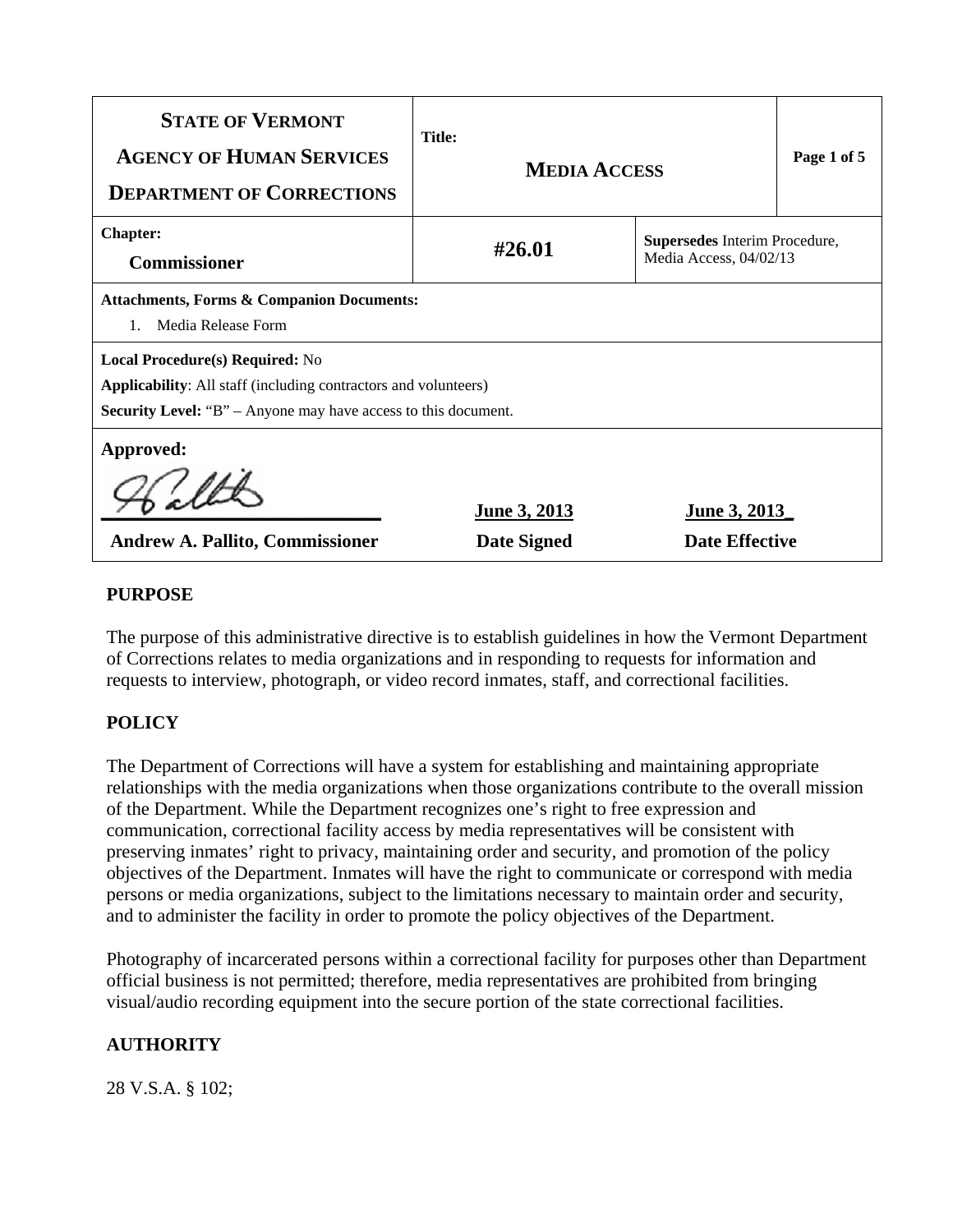# **REFERENCE**

American Correctional Association Standards for Adult Correctional Institutions, 4<sup>th</sup> Edition 2003, Standards 4-4019, 4-4020, 4-4021, 4-4022, 4-4279.

# **DEFINITIONS**

Media Organization: Organizations that focus on delivering information to the general public or a target audience in the form of news, film, photography, audio, etc.

Recording Devices: Electronic devices used to capture audio, photographic, or video recordings.

# **PROCEDURAL GUIDELINES**

#### A. **Media Access and Department of Corrections Events**

- 1. The Department of Corrections recognizes and understands the need for media access to information about events occurring within a correctional facility or in the community and aspires to fulfill that need taking into consideration the safety and security of the correctional facilities, the privacy of the incarcerated population, the impact on victims and the community overall and policy objectives of the corrections system.
- 2. The Department will provide one opportunity each year for interested media organizations to update file footage of the correctional facilities to run with general stories. Each year, the Commissioner of Corrections, or designee, will provide written notice to the local media outlets of a schedule to convene at each correctional facility to update file footage, which will include photographing and video recording specified areas of the correctional facility exterior and limited interior. At no time will inmates be recorded (visual or audio), unless the recording is for Departmental business.
- 3. The Department provides media releases for Departmental events and successes; oftentimes with an invitation for the media to attend graduation ceremonies, grand openings, work crew projects in the community, political assemblies, or other public events. For each of these events, the Commissioner of Corrections or designee may authorize limited media access and indicate what, if any type of recording devices that will be permitted during the event. At no time will inmates be recorded (visual or audio), unless the recording is for Departmental business.
- 4. Reporters have the same access to inmate(s) as an inmate's family members and friends; i.e. mail correspondence, visitation, and telephone.
- 5. Reporters who desire to visit or receive telephone calls from an inmate should write to the inmate and request to have his/her name added to the inmate's visiting and/or telephone lists. Once the name has been added, the reporter can receive telephone calls and visit with the inmate. If visiting, the reporter will not be allowed to bring recording devices (audio or visual) into the visiting room. Individuals identified as reporters may bring a notepad and pencil into the visiting room.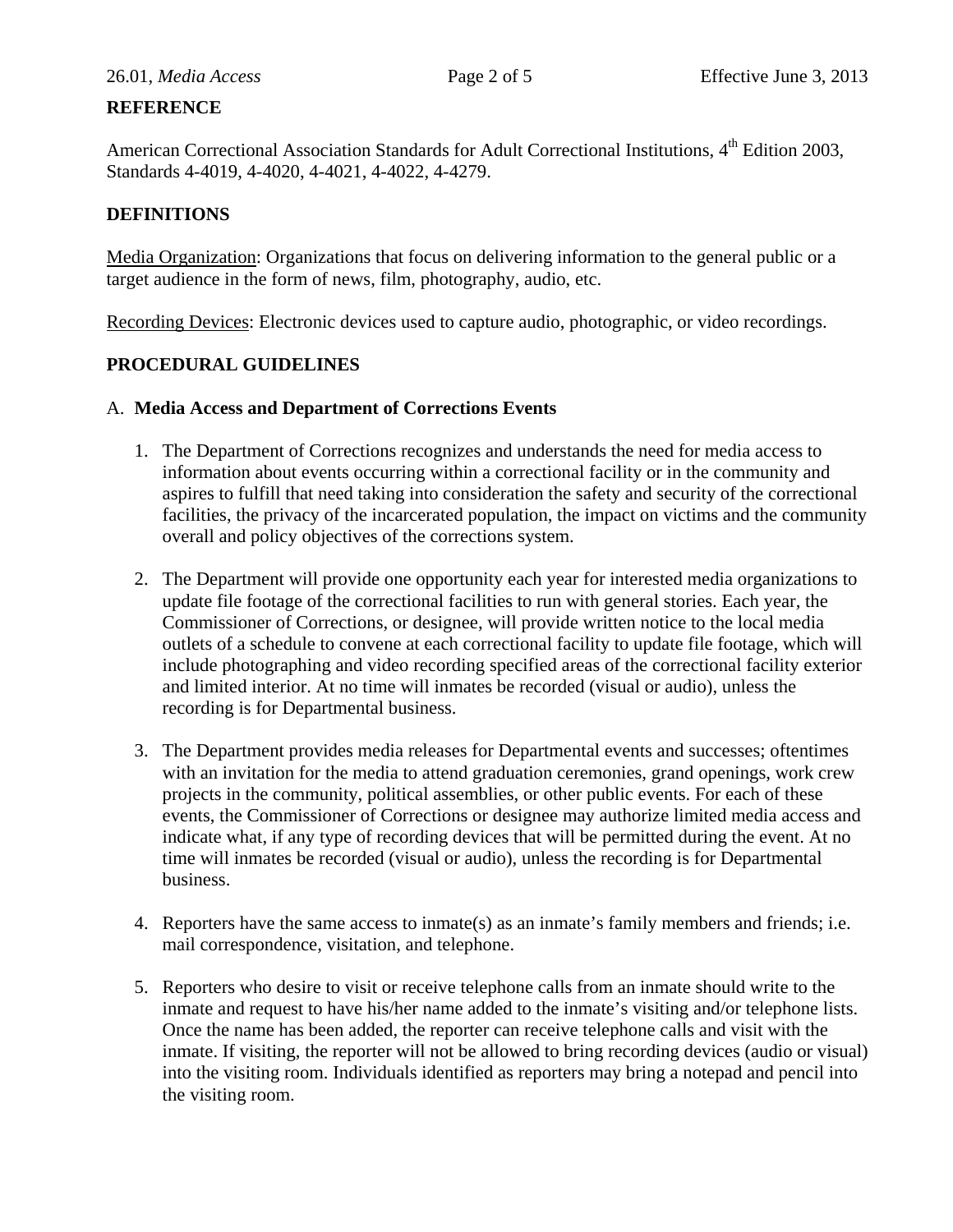6. In all instances in which a reporter is added to a visitor or telephone list, the inmate will be asked to sign a release of liability statement *(Attachment 1)* in order for his/her name and information to be published by the media outlet. This form will be maintained in the inmate core file.

### B. **Requests for Information from the Media**

- 1. When receiving a request for information about an offender/inmate or the arrest of an inmate, staff are authorized to provide:
	- i. The name and date of birth of the individual;.
	- ii. Town listed as his/her current address (not the specific number  $\&$  street address);
	- iii. Legal Status (sentenced, detentioner or both) and for what charge(s) and conviction(s);
	- iv. Specific sentence and/or amount of bail (to include hold without bail).
- 2. All requests for information beyond the information listed in section B(1) of this directive shall be made in compliance with the Vermont Access to Public Records Act ("Act") and requested through the Department's Records Custodian.
- 3. All information requested pursuant to the Act will be reviewed to determine whether the information is confidential and/or to determine whether disclosure would abridge an individual's privacy rights, compromise correctional facility safety or threaten the safety of persons or the security of public property. Information requested may be redacted in accordance to applicable law.

#### C. **Requests for Interviews**

- 1. Inmates in the custody of the Department of Corrections have the right to communicate or correspond with the media via telephone, written correspondence, through their attorney, or through a family member or friend.
- 2. Individual interviews of inmates in person or on camera will not be approved; although the reporter may be added to the inmate's visitor list (upon request from the inmate) and may conduct his/her interview during regular visitation hours.
- 3. Requests for filming portions of a movie in a correctional facility or observing/filming security ingress and egress points of a correctional facility will not be approved.
- 4. All media requests for information about or for access to an inmate, offender, or correctional facility received by a Department of Corrections staff member will be forwarded to the Facility Superintendent or Field Office Manager.

#### D. **Media Requests for Staff Interviews**

All requests for staff interviews in relation to Departmental business must be approved by the respective Central Office Director after consultation with the Deputy Commissioner. Any time a media organization makes a request to conduct an interview with a staff member, the following steps are to be followed: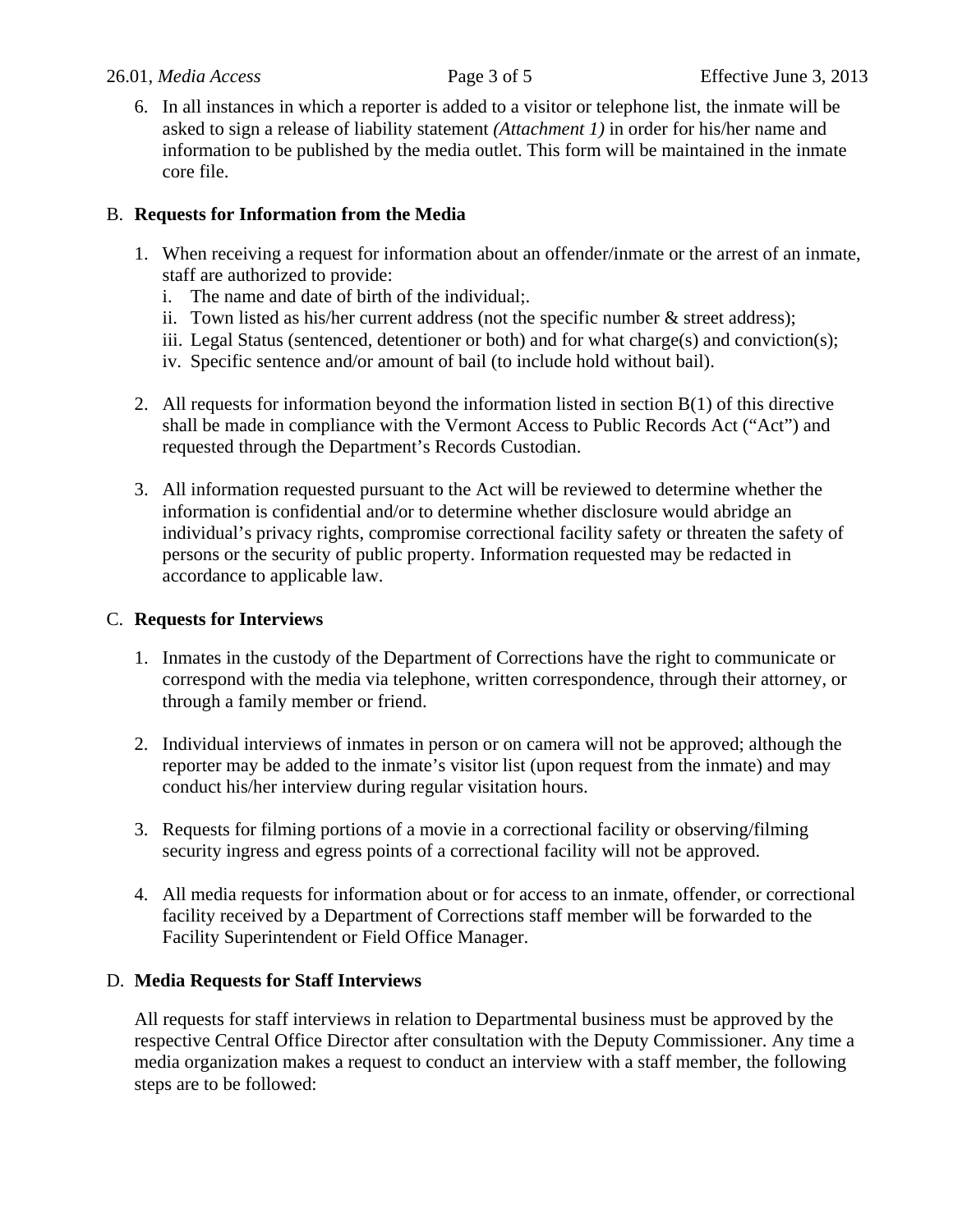- 1. The staff member will notify their immediate supervisor of the request and its intended purpose;
- 2. The receiving supervisor will notify the Facility Superintendent or Field District Manager who will notify the respective Central Office Director to ensure that such an interview does not conflict with emergency operations, lawsuits, or other departmental business;
- 3. The Central Office Director will approve or deny the request after consultation with the Deputy Commissioner.

#### **TRAINING**

- 1. Central Office Directors will train the Facility Superintendents and Field District Managers during their regular monthly meeting prior to the implementation of this directive.
- 2. Facility Superintendents and Field District Managers will ensure that all staff have read and understood this directive.